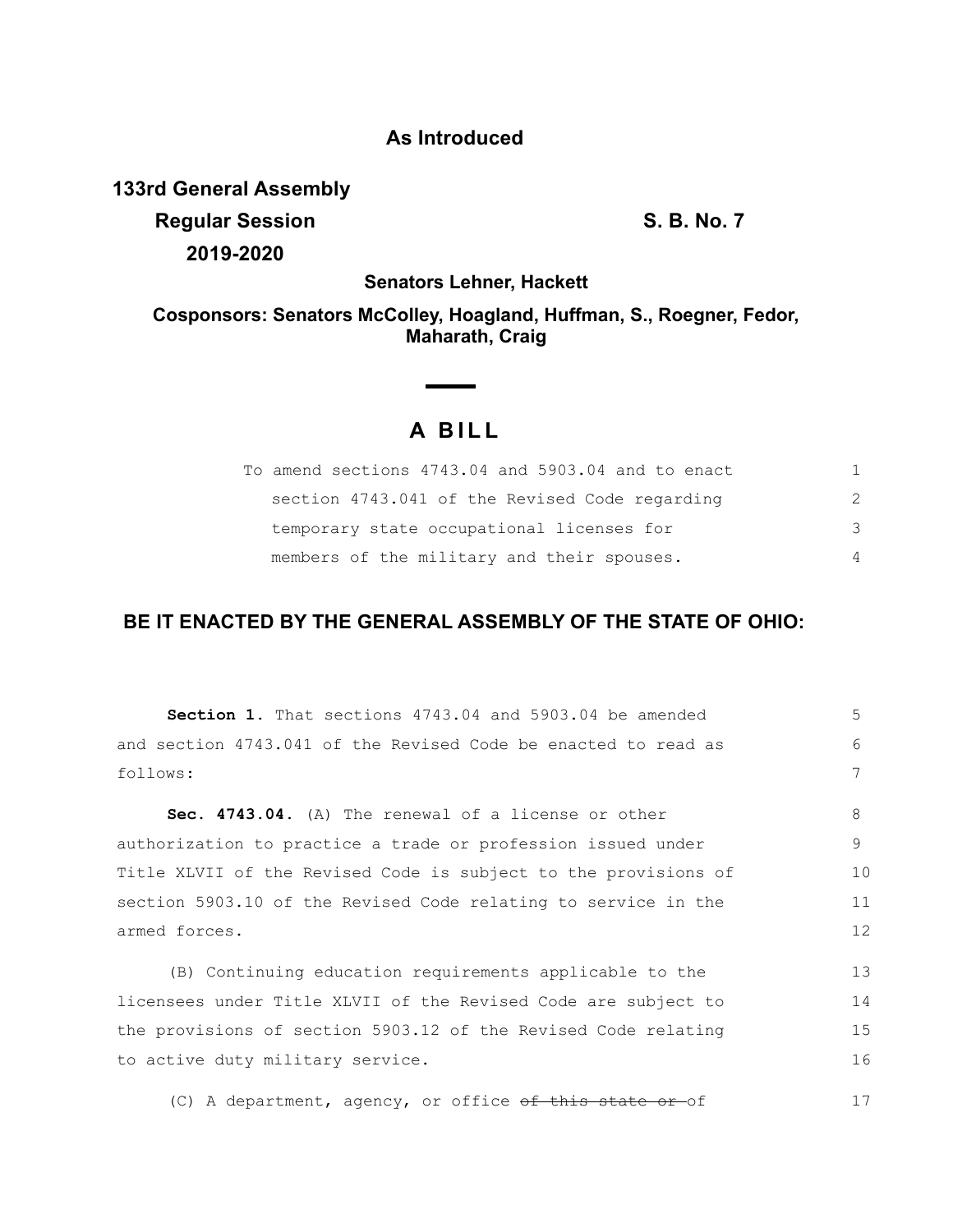any political subdivision of this state that issues a license or certificate to practice a trade or profession may, pursuant to rules adopted by the department, agency, or office, issue a temporary license or certificate to practice the trade or profession to a person whose spouse is on active military duty in this state. (D) A department, agency, or office of this state that issues a license or certificate to practice a trade or profession shall issue a temporary license or certificate to practice the trade or profession as provided in section 4743.041 of the Revised Code. (E) The issuance of a license or other authorization to practice a trade or profession issued under Title XLVII of the Revised Code is subject to the provisions of section 5903.03 of the Revised Code relating to service in the armed forces. **Sec. 4743.041.** (A) As used in this section: (1) "Uniformed services" has the same meaning as in 10 U.S.C. 101. (2) An individual or an individual's license or certificate issued by another state or jurisdiction is in "good standing" if all of the following apply: (a) The individual is in compliance with all applicable federal, state, and local regulations. (b) The individual is not the subject of an investigation or disciplinary action by any agency of federal, state, or local government. (c) The individual has not been denied a license or certificate, or had a license or certificate limited, suspended, 18 19 20 21 22 23 24 25 26 27 28 29 30 31 32 33 34 35 36 37 38 39 40 41 42 43 44 45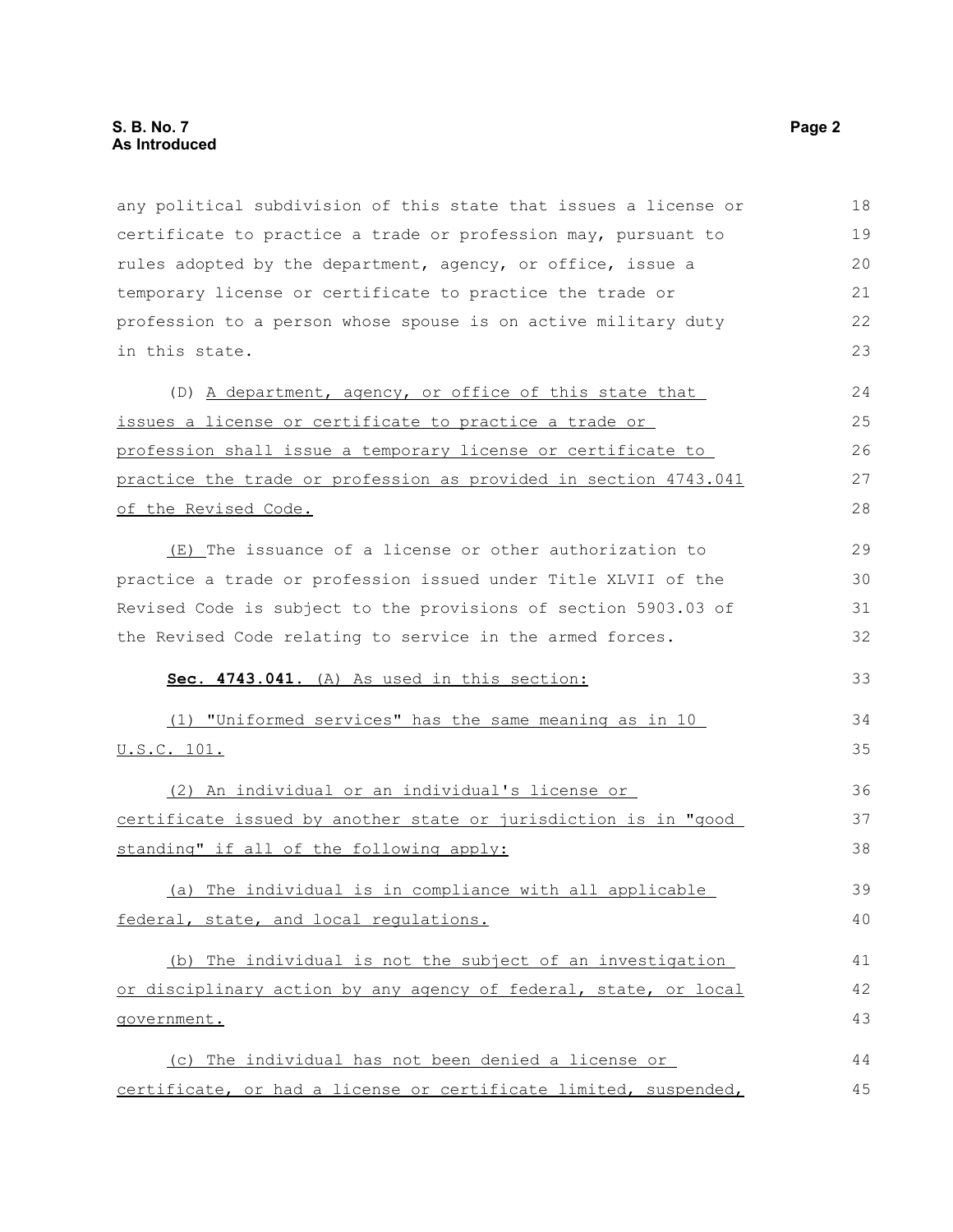| or revoked by any public agency or licensing agency.             | 46 |
|------------------------------------------------------------------|----|
| (B) Pursuant to division (D) of section 4743.04 of the           | 47 |
| Revised Code, a department, agency, or office of this state      | 48 |
| shall issue a temporary license or certificate to practice a     | 49 |
| trade or profession to an individual for not more than three     | 50 |
| years, provided that all of the following qualifications are     | 51 |
| met:                                                             | 52 |
| (1) The individual holds a valid license or certificate to       | 53 |
| practice the trade or profession issued by any other state or    | 54 |
| <u>jurisdiction.</u>                                             | 55 |
| (2) The license or certificate is current, and the               | 56 |
| individual is in good standing in the state or jurisdiction of   | 57 |
| licensure or certification.                                      | 58 |
| (3) The individual presents adequate proof to the                | 59 |
| department, agency, or office of any of the following            | 60 |
| circumstances:                                                   | 61 |
| (a) The individual or the individual's spouse is a member        | 62 |
| of the uniformed services and is on active military duty in this | 63 |
| state.                                                           | 64 |
| (b) The individual or the individual's spouse is a               | 65 |
| military technician dual status under 10 U.S.C. 10216 and was    | 66 |
| transferred to duty in this state.                               | 67 |
| (c) A circumstance described in division (B) (3) (a) or (b)      | 68 |
| of this section will occur within three months after the date of | 69 |
| application.                                                     | 70 |
| (4) The individual presents adequate proof to the                | 71 |
| department, agency, or office that the individual moved or will  | 72 |
| move to this state from the state or jurisdiction in which the   | 73 |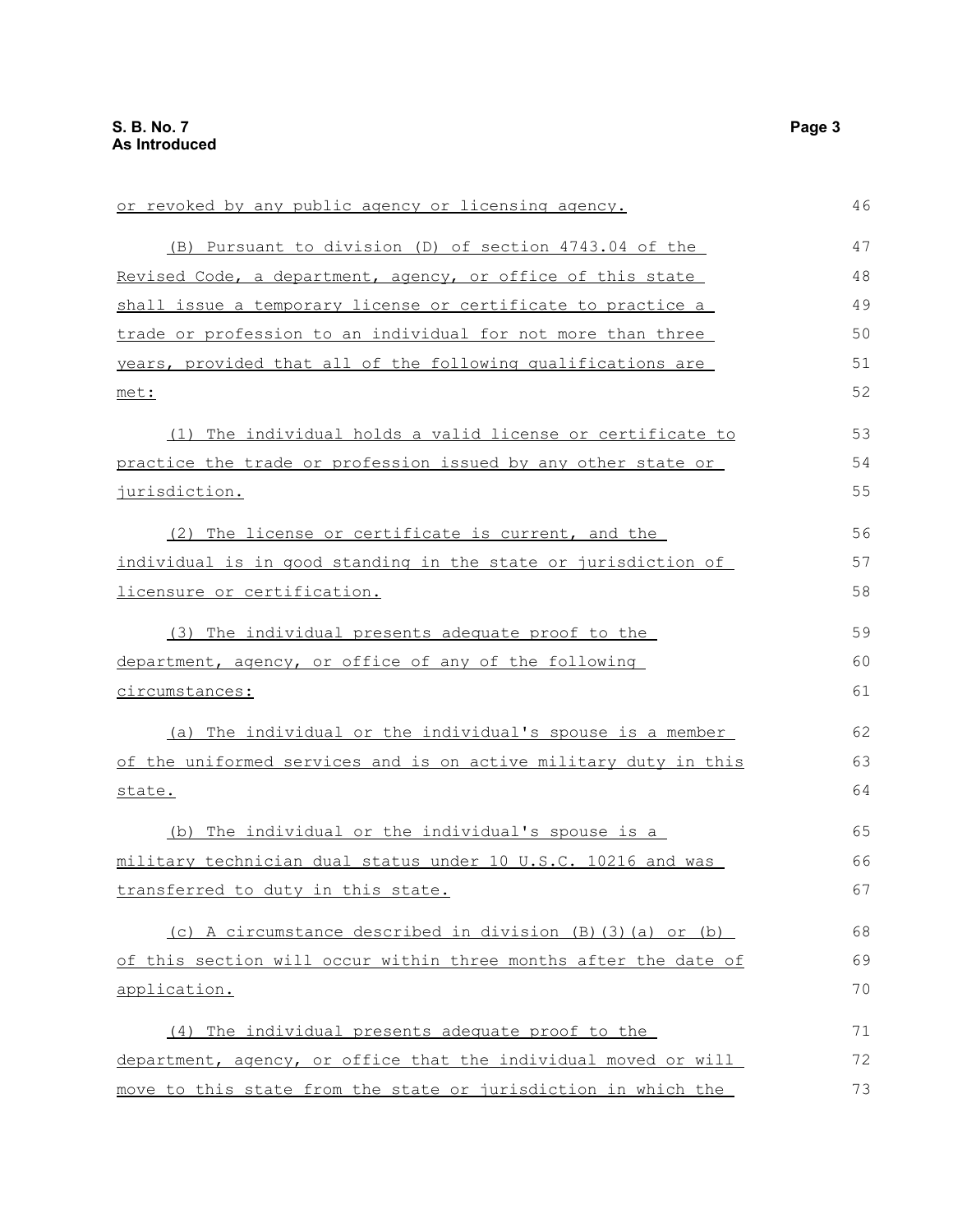| individual holds a current license or certificate.               | 74  |
|------------------------------------------------------------------|-----|
| (5) The individual complies with sections 4776.01 to             | 75  |
| 4776.04 of the Revised Code.                                     | 76  |
| (C) A department, agency, or office of this state shall,         | 77  |
| in accordance with Chapter 119. of the Revised Code, deny an     | 78  |
| individual a temporary license or certificate issued under this  | 79  |
| section or revoke an individual's temporary license or           | 80  |
| certificate issued under this section if any of the following    | 81  |
| circumstances occur:                                             | 82  |
| (1) The individual has a criminal record according to a          | 83  |
| criminal records check.                                          | 84  |
| (2) The individual is unable to practice the trade or            | 85  |
| profession according to acceptable and prevailing standards of   | 86  |
| care by reason of mental illness or physical illness, including  | 87  |
| physical deterioration that adversely affects cognitive, motor,  | 88  |
| <u>or perceptive skills.</u>                                     | 89  |
| (3) The individual is unable to practice the trade or            | 90  |
| profession according to acceptable and prevailing standards of   | 91  |
| care because of the habitual or excessive use or abuse of        | 92  |
| alcohol or other substances that impair the ability to practice. | 93  |
| (4) An adverse action has been taken against the                 | 94  |
| individual by a health care institution.                         | 95  |
| (5) The individual's license or certificate issued by            | 96  |
| another state or jurisdiction expires, is revoked, or is not in  | 97  |
| good standing or the individual, with respect to that license or | 98  |
| certificate, is placed on disciplinary probation.                | 99  |
| (6) With respect to an individual who was eligible for a         | 100 |
| temporary license or certificate under this section as the       | 101 |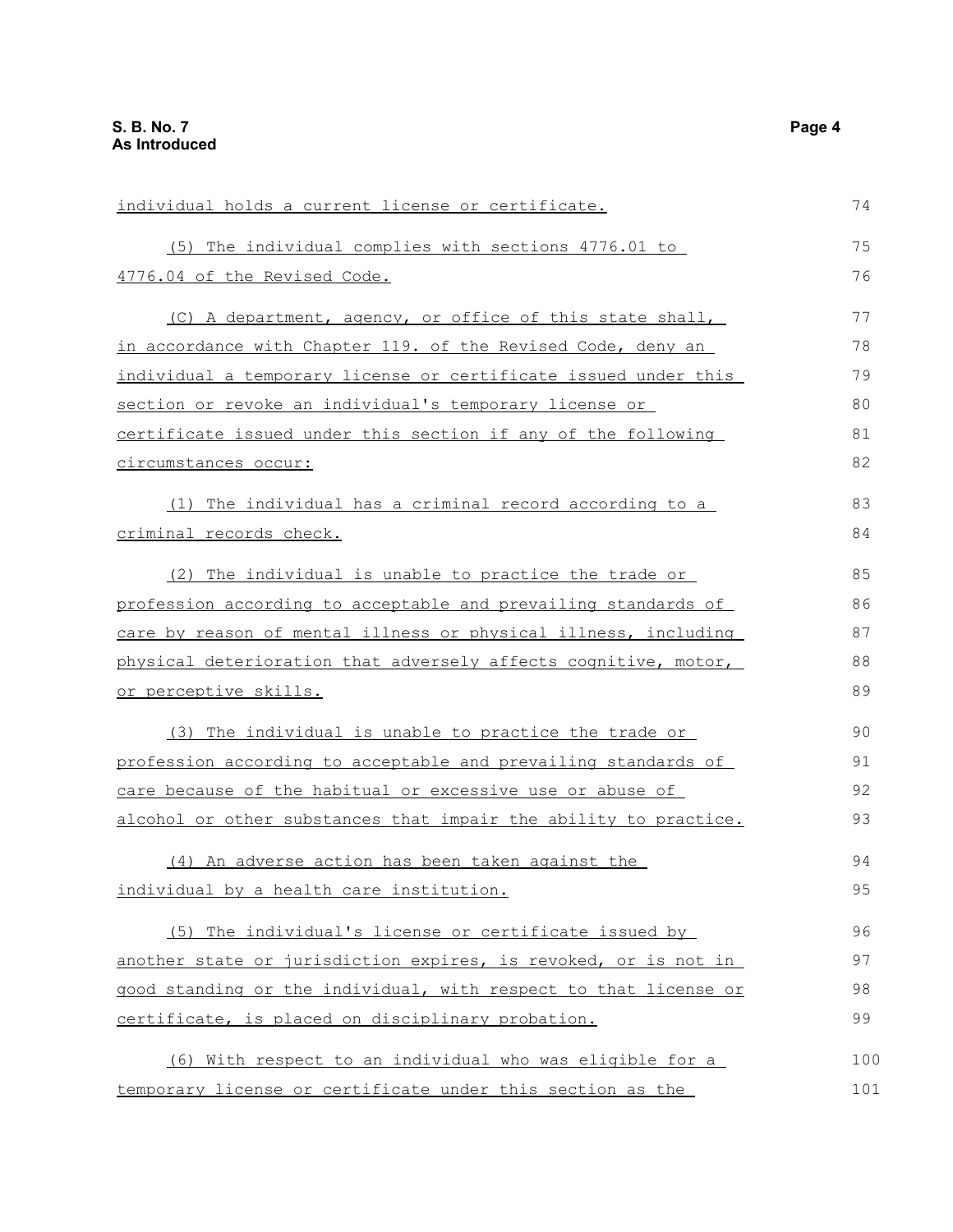| spouse of a member of the uniformed services, six months have    | 102 |
|------------------------------------------------------------------|-----|
| elapsed since the divorce, dissolution, or annulment of the      | 103 |
| marriage.                                                        | 104 |
| (7) The individual is dishonorably discharged from the           | 105 |
| military.                                                        | 106 |
| (8) The individual is required to register under Chapter         | 107 |
| 2950. of the Revised Code or a substantially similar law of      | 108 |
| another state, the United States, or another country.            | 109 |
| (9) The individual is required to register under section         | 110 |
| 2909.15 of the Revised Code or a substantially similar law of    | 111 |
| another state, the United States, or another country.            | 112 |
| (10) The individual has been convicted of, pleaded guilty        | 113 |
| to, or had a judicial finding of quilt for any criminal          | 114 |
| violation set forth in the Revised Code mandating that the       | 115 |
| individual is ineligible for licensure or certification in the   | 116 |
| trade or profession.                                             | 117 |
| (11) An individual issued a temporary license or                 | 118 |
| certificate under this section fails to obtain a full license or | 119 |
| certificate within three years after the temporary license or    | 120 |
| certificate was issued.                                          | 121 |
| (D) A department, agency, or office of this state shall          | 122 |
| waive all fees associated with the issuance of a temporary       | 123 |
| license or certificate under this section.                       | 124 |
| (E) An individual with a temporary license or certificate        | 125 |
| issued under this section may practice the trade or profession   | 126 |
| in this state only within the scope and practice that is         | 127 |
| permitted under Ohio law and that does not exceed the            | 128 |
| individual's training.                                           | 129 |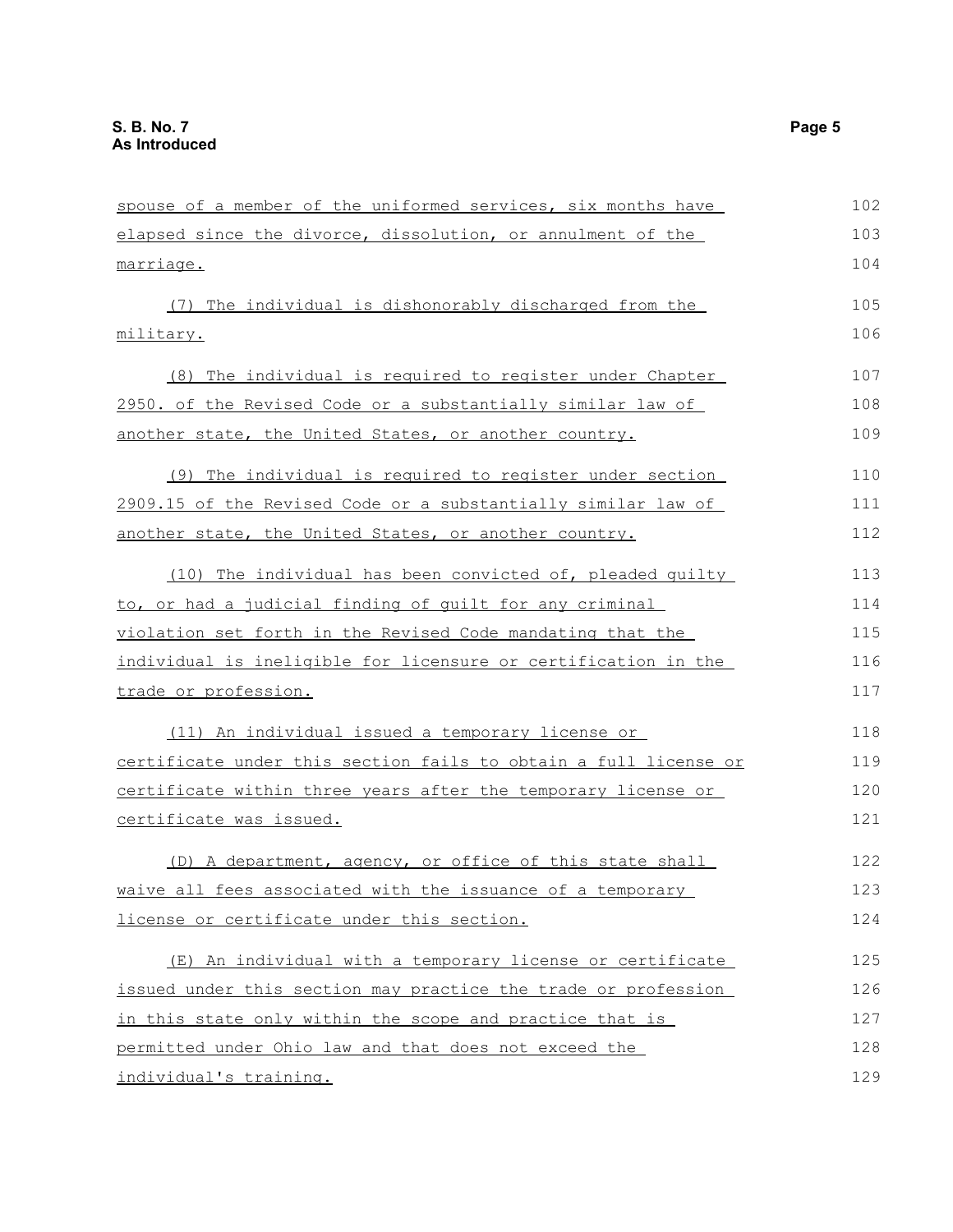| (F) Each department, agency, or office that issues a             | 130 |
|------------------------------------------------------------------|-----|
| license or certificate to practice a trade or profession shall   | 131 |
| adopt rules under Chapter 119. of the Revised Code as necessary  | 132 |
| to implement this section.                                       | 133 |
| (G) The director of administrative services shall, on the        | 134 |
| conclusion of the state fiscal year, prepare a report on the     | 135 |
| number and type of temporary licenses or certificates that were  | 136 |
| issued during the fiscal year under section 4743.041 of the      | 137 |
| Revised Code. The director of administrative services shall      | 138 |
| provide the report to the director of veterans services not      | 139 |
| later than thirty days after the end of the fiscal year. The     | 140 |
| director of veterans services shall compile the reports and make | 141 |
| them available to the public.                                    | 142 |
|                                                                  |     |
| Sec. 5903.04. Each licensing agency shall adopt rules            | 143 |
| under Chapter 119. of the Revised Code to establish and          | 144 |
| implement all of the following:                                  | 145 |
| (A) A process to obtain from each applicant documentation        | 146 |
| and additional information necessary to determine if the         | 147 |
| applicant is a service member or veteran, or the spouse or       | 148 |
| surviving spouse of a service member or veteran;                 | 149 |
| (B) A process to record, track, and monitor applications         | 150 |
| that have been received from a service member, veteran, or the   | 151 |
| spouse or surviving spouse of a service member or veteran; and   | 152 |
|                                                                  |     |
| (C) A process to prioritize and expedite certification or        | 153 |
| licensing for each applicant who is a service member, veteran,   | 154 |
| or the spouse or a surviving spouse of a service member or       | 155 |
| veteran.                                                         | 156 |
| In establishing these processes, the licensing agency            | 157 |
| shall include any special accommodations that may be appropriate | 158 |